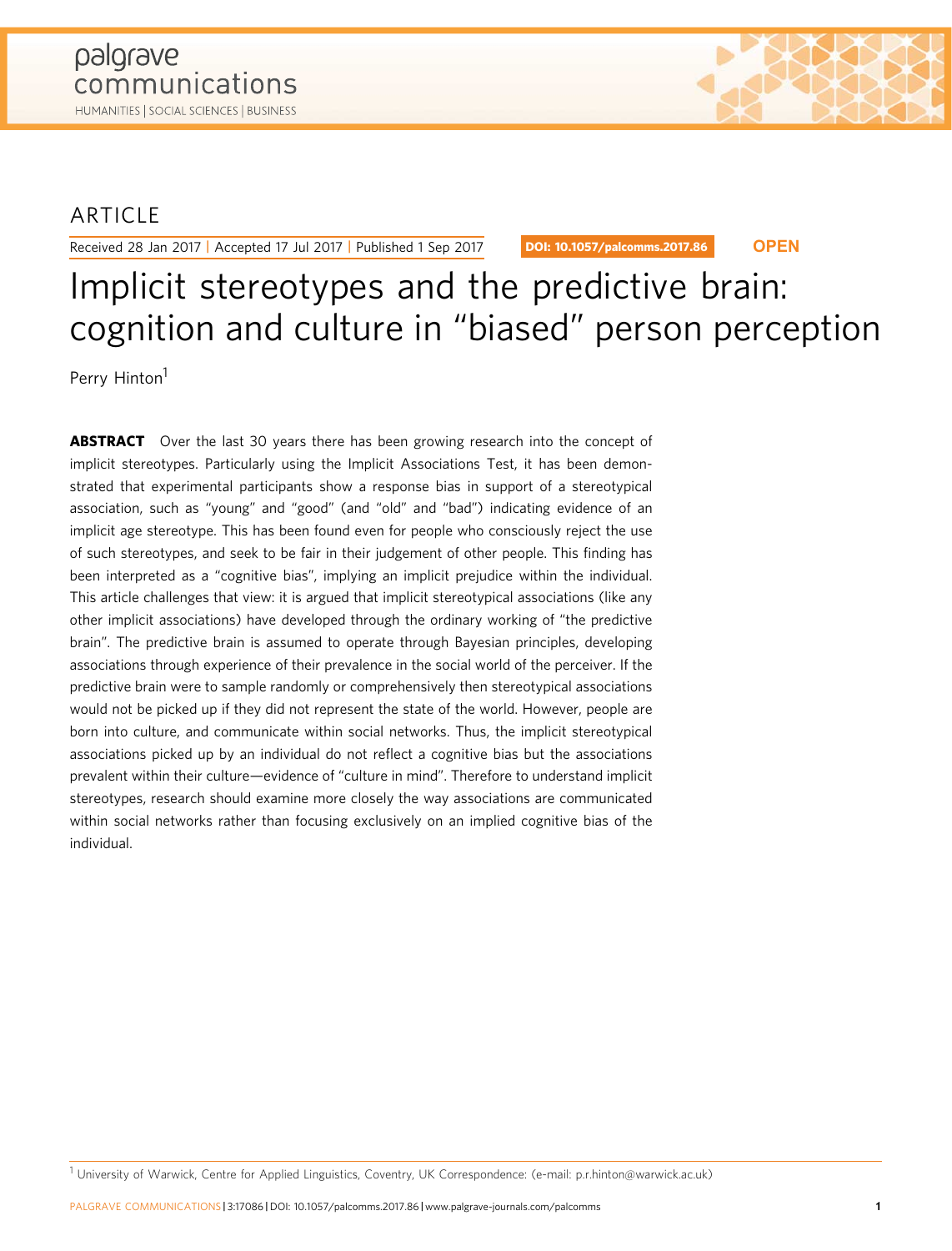reached this figure. Also both the percentages and the chosen attributes changed over time. By 1969, "sportsmanlike" for the English had dropped to 22%. A number of attributes in the initial top five for some of the groups dropped to below 10% by 1969. Also the stereotypes generally tended to become more positive over time. However, what the studies did establish was a methodological approach to stereotypes as the experimental investigation of "character" attributes associated with social

The notion of implicit stereotypes is built on two key theoretical concepts: associative networks in semantic (knowledge) memory and automatic activation. Concepts in semantic memory are assumed to be linked together in terms of an associative network, with associated concepts having stronger links, or are closer together, than unrelated concepts [\(Collins and](#page-7-0) [Loftus, 1975](#page-7-0)). Thus "doctor" has a stronger link to "nurse" (or viewed as closer in the network) than to unrelated concepts, such as "ship" or "tree". Related concepts cluster together, such as hospital, doctor, nurse, patient, ward, orderly, operating theatre, and so forth, in a local network ([Payne and Cameron, 2013\)](#page-8-0) that is sometimes referred to as a schema ([Ghosh and Gilboa, 2014;](#page-8-0) see [Hinton, 2016\)](#page-8-0). Activation of one concept (such as reading the word "doctor") spreads to associated concepts in the network (such as "nurse") making them more easily accessible during the activation period. Evidence for the associative network model comes from response times in a number of research paradigms,

groups in the mind of an individual.

raditionally a stereotype has been defined as overgeneralized attributes associated with the members of a social group (such as the reserved English or the geeky engineer), with the implication that it applies to all group members [\(Hinton,](#page-8-0) [2000\)](#page-8-0). A large body of research, particularly in the United States of America (USA), has focused on the (negative) stereotypes of women and African Americans, which are linked to prejudice and discrimination in society [\(Nelson, 2009](#page-8-0), [Steele, 2010\)](#page-8-0). Psychological researchers have sought to identify why certain people employed stereotypes and, in much of the twentieth century, they were viewed as due to a mental fallacy or misconception of a social group, an individual's "biased" cognition, resulting from proposed factors such as "simplicity" of thought ([Koenig and](#page-8-0) [King, 1964\)](#page-8-0) and arising from upbringing and social motivation (particularly "authoritarianism", [Adorno](#page-7-0) et al., 1950). A considerable amount of effort has been made subsequently to persuade people to avoid stereotype use, by highlighting its inaccuracy and unfairness (for example, [Brown, 1965](#page-7-0)). However, since the 1960s, cognitive researchers, such as [Tajfel \(1969\)](#page-8-0), have argued that stereotyping is a general feature of human social categorization. Despite this, it has been argued that individuals can consciously seek to avoid using negative stereotypes and maintain a non-prejudiced view of others [\(Devine, 1989;](#page-7-0) [Schneider, 2004\)](#page-8-0). Indeed, [Fiske and Taylor \(2013\)](#page-7-0) claim that now only ten percent of the population (in Western democracies) employ overt stereotypes. Unfortunately, recent work, specifically using techniques such as the Implicit Associations Test ([Greenwald](#page-8-0) et al., 1998), has shown that stereotypical associations can implicitly influence social judgement, even for people who consciously seek to avoid their use (Lai et al.[, 2016\)](#page-8-0). These implicit stereotypes have provoked questions of both the control of, and an individual's responsibility for, the implicit effects of stereotypes that they consciously reject ([Krieger and Fiske, 2006](#page-8-0)). This article explores the nature of implicit stereotypes by examining what is meant by "bias" in the psychological literature on stereotyping, and proposes an explanation of how culture influences implicit cognition through the concept of the "predictive brain" [\(Clark, 2013](#page-7-0)). The present work argues that, rather than viewing implicit stereotypes as a problem of the cognitive bias of the individual (for example, [Fiske and Taylor,](#page-7-0) [2013\)](#page-7-0), they should be viewed as "culture in mind" influencing the cognition of cultural group members. It is also proposed that combining the research on implicit cognition with an understanding of the complex dynamics of culture and communication, will lead to greater insight into the nature of implicit stereotypes.

# Implicit stereotypes

The view of a stereotype as a fixed set of attributes associated with a social group comes from the seminal experimental psychology research by [Katz and Braly \(1933\)](#page-8-0). One hundred students of Princeton University were asked to select the attributes that they associated with ten specific nationalities, ethnic and religious groups from a list of 84 characteristics. The researchers then compiled the attributes most commonly associated with each group. [Katz and Braly \(1933:](#page-8-0) 289) referred to these associations as "a group fallacy attitude", implying a mistaken belief (or attitude) on behalf of the participants. The study was repeated in Princeton by [Gilbert \(1951\)](#page-8-0) and [Karlins](#page-8-0) et al. (1969), and similar attributes tended to emerge as the most frequent for the groups. The endurance of these associations, such as the English as traditionloving and conservative, over 35 years has often been narrowly interpreted as evidence for the fixed nature of stereotypes. Yet, a closer look at the data shows counter-evidence. Rarely was an attribute selected by more than half the participants: for the English only "sportsmanlike" in 1933, and "conservative" in 1969

such as word recognition, lexical decision and priming tasks: for example, [Neely \(1977\)](#page-8-0) showed that the word "nurse" was

recognized quicker in a reaction time task following the word "doctor" than when preceded by a neutral prime (such as a row of X's) or an unrelated prime word (such as "table"). Considerable amount of research has been undertaken on the nature of semantic association, which reflects subjective experience as well as linguistic similarity, although people appear to organize their semantic knowledge in similar ways to others. Weakly associated concepts may be activated by spreading activation based on thematic association, and the complexity of the structure of associations develops over time and experience ([De Deyne](#page-7-0) et al., 2016).

The spreading activation of one concept to another was viewed as occurring unconsciously or automatically. In the mid-1970s a distinction was made between two forms of mental processing: conscious (or controlled) processing and automatic processing ([Shiffrin and Schneider, 1977\)](#page-8-0). Conscious processing involves attentional resources and can be employed flexibly and deal with novelty. However, it requires motivation and takes time to operate, which can lead to relatively slow serial processing of information. Automatic processing operates outside of attention, occurs rapidly and involves parallel processing. However, it tends to be inflexible and (to a high degree) uncontrollable. [Kahneman](#page-8-0) [\(2011\)](#page-8-0) refers to these as System 2 and System 1, respectively. [Shiffrin and Schneider \(1977\)](#page-8-0) found that detecting a letter among numbers could be undertaken rapidly and effortlessly, implying the automatic detection of the categorical differences of letters and numbers. Detecting items from a group of target letters among a second group of background letters took time and concentration, requiring (conscious) attentional processing. However, novel associations (of certain letters as targets and other letters as background) could be learnt by extensive practice as long as the associations were consistent (targets were never used as background letters). After many thousands of trials, detection times reduced significantly, with the participants reporting the targets "popping out" from the background letters, implying that practice had led to automatic activation of the target letters (based on the new target-background letter categories). Thus, consistency of experience (practice) can lead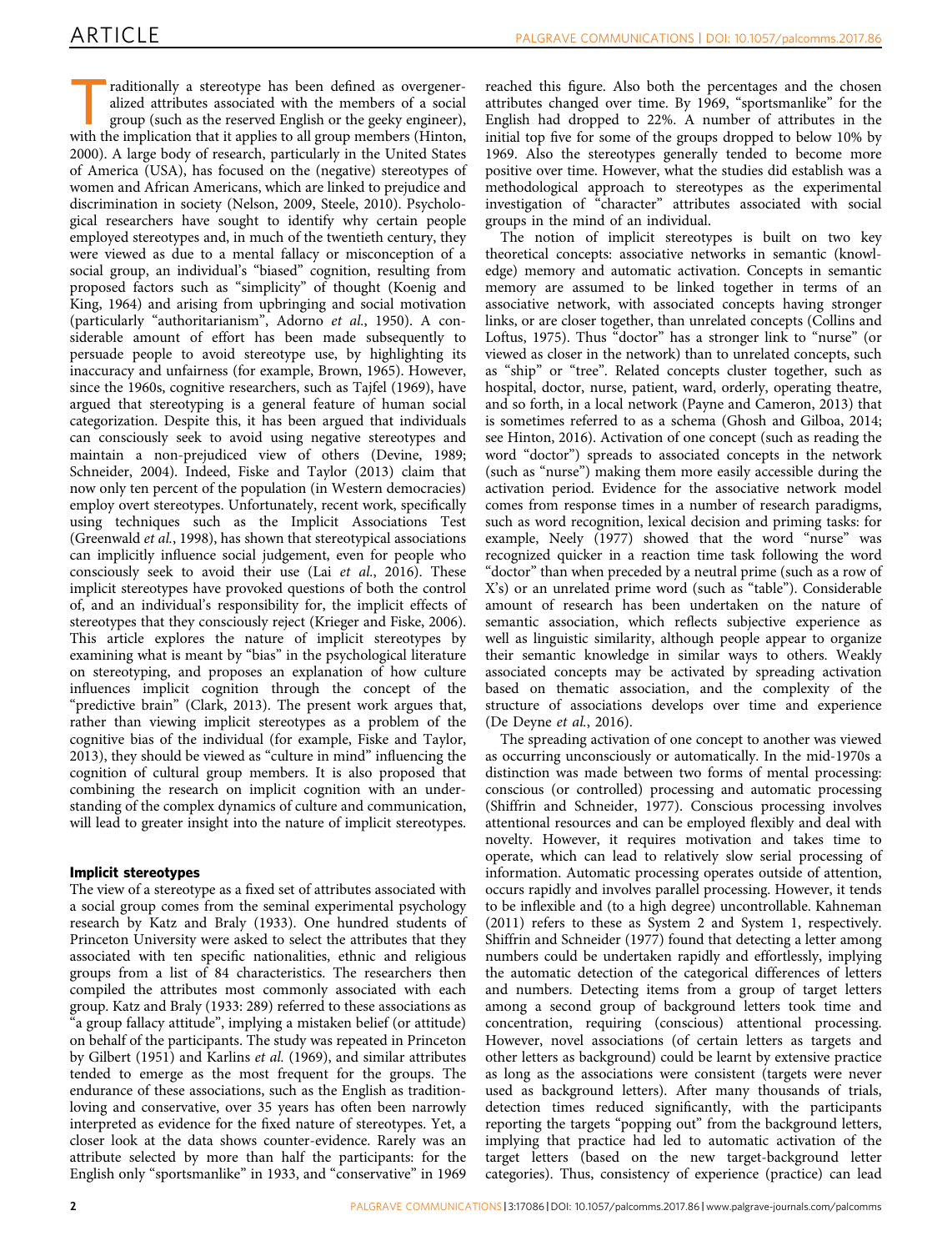to new automatically activated learnt associations. However, when [Shiffrin and Schneider \(1977\)](#page-8-0) switched the targets and background letters after thousands of consistent trials, performance dropped to well below the initial levels—detection times were extremely slow requiring conscious attention as participants struggled with the automatic activation of the old-but-nowincorrect targets. Slowly, and with additional practice of thousands of trials, performance gradually improved with the new configuration of target and background letters. Thus, highly practiced semantic associations—consistent in a person's experience—can become automatically activated on category detection —but once learnt are extremely difficult to unlearn.

Employing these theoretical ideas, a stereotypical association (such as "Black" and "aggressiveness") might be stored in semantic memory and automatically activated, producing an implicit stereotype effect. This was demonstrated by [Devine \(1989\).](#page-7-0) White participants were asked to generate the features of the Black stereotype, and also to complete a prejudice questionnaire. Devine found that both the low- and high-prejudiced individuals knew the characteristics of the Black stereotype. In the next phase of the study the participants rated the hostility of a person only referred to as Donald, described in a 12-sentence paragraph as performing ambiguously hostile behaviours such as demanding his money back on something he had just bought in a store. Before the description, words related to the Black stereotype were rapidly displayed on the screen but too briefly to be consciously recognized. This automatic activation of the stereotype was shown to affect the judgement of Donald's hostility by both the low- and high-prejudiced participants. Finally, the participants were asked to anonymously list their own views of Black people. Low-prejudice individuals gave more positive statements and more beliefs (such as "all people are equal") than traits, whereas high-prejudice participants listed more negative statements and more traits (such as "aggressive").

Devine explained these results by arguing that, during socialization, members of a culture learn the beliefs existing in that culture concerning different social groups. Owing to their frequency of occurrence, stereotypical associations about people from the stereotyped group become firmly-established in memory. Owing to their widespread existence in society, moreor-less everyone in the culture, even the non-prejudiced individual, has the implicit stereotypical associations available in semantic memory. Consequently, the stereotype is automatically activated in the presence of a member of the stereotyped group, and has the potential to influence the perceiver's thought and behaviour. However, people whose personal beliefs reject prejudice and discrimination may seek to consciously inhibit the effect of the stereotype in their thoughts and behaviour. Unfortunately, as described above, conscious processing requires the allocation of attentional resources and so the influence of an automatically activated stereotype may only be inhibited if the person is both aware of its potential bias on activation and is motivated to allocate the time and effort to suppress it and replace it in their decision-making with an intentional nonstereotypical judgement. [Devine \(1989:](#page-7-0) 15) viewed the process of asserting conscious control as "the breaking of a bad habit".

It has been argued that conscious attentional resources are only employed when necessary, with the perceiver acting as a "cognitive miser" [\(Fiske and Taylor, 1991\)](#page-7-0): as a result, [Macrae](#page-8-0) et al. [\(1994\)](#page-8-0) argued that stereotypes could be viewed as efficient processing "tools", avoiding the need to "expend" valuable conscious processing resources. Yet, [Devine and Monteith](#page-7-0) [\(1999\)](#page-7-0) argued that they can be consciously suppressed when a non-prejudiced perception is sought. Also an implicit stereotype is only automatically activated when the group member is perceived in terms of a particular social meaning ([Macrae](#page-8-0) et al.,

[1997\)](#page-8-0) so automatic activation is not guaranteed on presentation of a group member ([Devine and Sharp, 2009](#page-7-0)). [Devine and Sharp](#page-7-0) [\(2009\)](#page-7-0) argued that conscious and automatic activation are not mutually exclusive but in social perception there is an interplay between the two processes. Social context can also influence automatic activation so that, in the context of "prisoners" there is a Black stereotype bias (compared with White) but not in the context of "lawyers" [\(Wittenbrink](#page-8-0) et al., 2001). Indeed, [Devine](#page-7-0) [and Sharp \(2009\)](#page-7-0) argued that a range of situational factors and individual differences can affect automatic stereotype activation, and conscious control can suppress their effects on social perception. However, [Bargh \(1999\)](#page-7-0) was less optimistic than Devine in the ability of individual conscious control to suppress automatically activated stereotypes, and proposed that the only way to stop implicit stereotype influence was "through the eradication of the cultural stereotype itself" [\(Bargh \(1999](#page-7-0): 378). Rather than the cognitive miser model of cognitive processing, Bargh proposed the "cognitive monster", arguing that we do not have the degree of conscious control, which Devine proposes, to mitigate the influence of implicit stereotypes ([Bargh and](#page-7-0) [Williams, 2006](#page-7-0); [Bargh, 2011](#page-7-0)).

[Greenwald and Banaji \(1995\)](#page-8-0) called for the greater use of indirect measures of implicit cognition to demonstrate the effect of activation outside of the conscious control of the perceiver. They were particularly concerned about implicit stereotypes, arguing that the "automatic operation of stereotypes provides the basis for implicit stereotyping", citing research such as that of [Gaertner and McLaughlin \(1983\).](#page-8-0) In this latter study, despite participants scoring low on a direct self-report measure of prejudice, they still reliably reacted quicker to an association between "White" and positive attributes, such as "smart", compared with the pairing of "Black" with the same positive attributes. Thus, they concluded that the indirect reaction time measure was identifying an implicit stereotype effect. Conse-quently, [Greenwald](#page-8-0) et al. (1998) developed the Implicit Association Test (or IAT). This word-association reaction time test presents pairs of words in a sequence of trials over five stages, with each stage examining the reaction time to different combinations of word pairings. From the results at the different stages, the reaction time to various word associations can be examined. For example, the poles of the age concept, "young" and "old", can be sequentially paired with "good" and "bad" to see if the reaction times to the young-good and/or the old-bad pairing are reliably faster than alternative pairings indicating evidence of the implicit stereotype of age. As a technique the IAT can be applied to any word pair combination and as a result can be used to examine a range of implicit stereotypes, such as "White" and "Black" for ethnic stereotyping, or "men" and "women" for gender stereotyping, paired with any words associated with stereotypical attributes, such as aggression or dependence. The results have been quite dramatic. The subsequent use of the IAT has consistently demonstrated implicit stereotyping for a range of different social categories, particularly gender and ethnicity ([Greenwald](#page-8-0) et al., 2015). Implicit stereotyping is now viewed as one aspect of implicit social cognition that is involved in a range of social judgements [\(Payne and Gawronski, 2010](#page-8-0)).

Criticisms of the findings of the IAT have questioned whether it is actually identifying a specific unconscious prejudice, unrelated to conscious judgement ([Oswald](#page-8-0) et al., 2013) or, as [Devine \(1989\)](#page-7-0) suggested, simply knowledge of a cultural association that may be controllable and inhibited in decisionmaking ([Payne and Gawronski, 2010\)](#page-8-0). In support of the IAT, [Greenwald](#page-8-0) et al.'s (2009) meta-analysis of 184 IAT studies showed that there was predictive validity of the implicit associations to behavioural outcomes across a range of subjectareas, and [Greenwald](#page-8-0) et al. (2015) claim this can have significant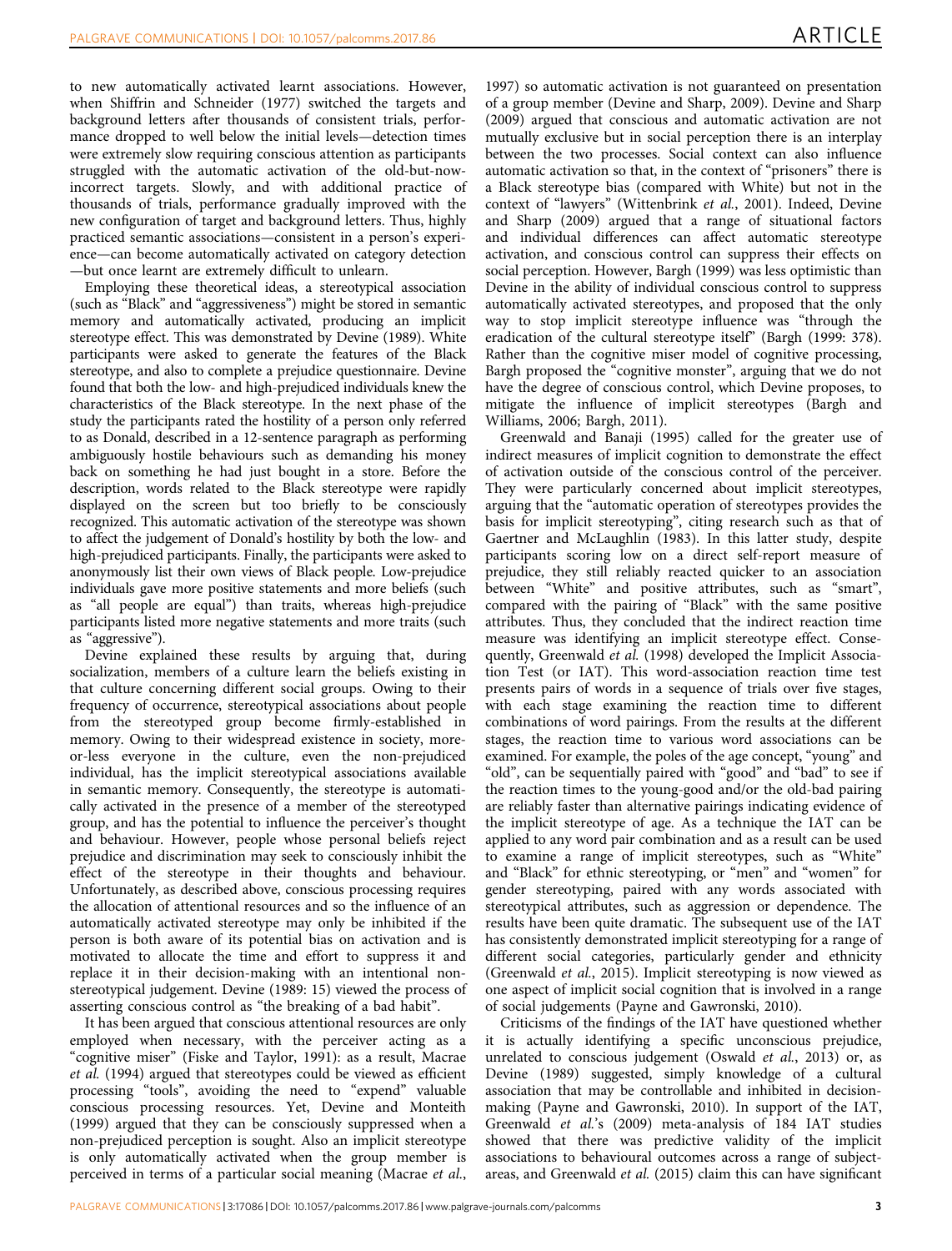societal effects. As a consequence, if implicit stereotyping indicates a potentially-uncontrollable cognitive bias, the question then arises as to how to deal with the outcomes of it in decisionmaking, particularly for a person genuinely striving for a nonprejudiced judgement. Overt prejudice has been tackled by a range of socio-political measures from anti-discrimination laws to employment interviewer training, but interventions essentially seek to persuade or compel individuals to consciously act in a non-prejudiced way. Lai et al. [\(2016\)](#page-8-0) examined a range of intervention techniques to reduce implicit racial prejudice, such as exposure to counter-stereotypical exemplars or priming multiculturalism, but the conclusions were somewhat pessimistic. Different interventions had different effects on the implicit stereotype (as measured by the IAT). For example, a vivid counter-stereotypical example (which the participants read) imagining walking alone at night and being violently assaulted by a White man and rescued by a Black man—was quite effective. However, of the nine interventions examined by Lai et al. [\(2016\),](#page-8-0) all were effective to some extent but subsequent testing showed that the beneficial effect disappeared within a day or so. The authors concluded that, while implicit associations were malleable in the short term, these (brief) interventions had no long term effect. This could indicate that implicit stereotypes are firmly established and may only be responsive to intensive and longterm interventions [\(Devine](#page-7-0) et al., 2012). Lai et al. [\(2016\)](#page-8-0) also suggest that children may be more susceptible to implicit stereotype change than adults.

The problem is that if people are not consciously able to change their implicit "bias", to what extent are they responsible for actions based on these implicit stereotypes? Law Professor [Krieger \(1995\)](#page-8-0) argued that lawmakers and lawyers should take account of psychological explanations of implicit bias in their judgements. For example, in a study by [Cameron](#page-7-0) et al. (2010) participants rated the responsibility of a White employer who sometimes discriminated against African Americans, despite a conscious desire to be fair. When this discrimination was presented as resulting from an unconscious bias, that the employer was unaware of, then the personal responsibility for the discrimination was viewed as lower by the participants. However, being told that the implicit bias was an automatic "gut feeling" that the employer was aware of, but found difficult to control, did not produce the same reduction in moral responsibility. This also has potential legal significance ([Krieger](#page-8-0) [and Fiske, 2006\)](#page-8-0), as the law has traditionally assumed that a discriminatory act is the responsibility of the individual undertaking that act, with the assumption of an underlying discriminatory motivation (an intention). The effect of an implicit stereotype bias may be a discriminatory action that the individual neither intended nor was conscious of.

Implicit stereotype bias provides a challenge to the individual as the sole source and cause of their thoughts and actions. In a huge study of over two hundred thousand participants, all citizens of the USA, Axt et al. [\(2014\)](#page-7-0) employed the MC-IAT, a variant of the IAT, to examine implicit bias in the judgement of ethnic, religious and age groups. Whilst participants showed in-group favouritism, consistent hierarchies of the social groups emerged in their response times. For ethnicity, in terms of positivity of evaluation, Whites were highest, followed by Asians, Blacks and Hispanics, with the same order obtained from participants from each of the ethnic groups. For religion, a consistent order of Christianity, Judaism, Hinduism and Islam was produced. For the age study, positive evaluations were associated with youth, with a consistent order of children, young adults, middle-aged adults, and old adults, across participants of all ages, from their teens to their sixties. Axt et al. argued that the consistent implicit evaluations reflect cultural hierarchies of social power (and social

structures) "pervasively embedded in social minds" (Axt [et al.](#page-7-0), [2014:](#page-7-0) 1812). They also suggest that these implicit biases might "not be endorsed and may even be contrary to conscious beliefs and values" (Axt et al.[, 2014:](#page-7-0) 1812). The focus on cognitive bias, with its implication of an individual's biased judgement has tended to ignore the importance of culture in cognition. It is this issue that is now considered here.

# Implicit cognitive "bias"

Implicit stereotypes are referred to in the literature, and taught to psychology students, as a cognitive bias ([Fiske and Taylor, 2013](#page-7-0)). When, in the past, only a specific group of people were assumed to stereotype (such as authoritarians or the cognitively simple) then they could be viewed as biased in terms of the liberal views of the rest of the population. However, as [Fiske and Taylor \(2013\)](#page-7-0) claim that now only 10% of the population use overt stereotypes in liberal Western democracies, the major issue is the implicit stereotypes that could affect us all. Indeed, some psychologists (who the reader rightly infers to be supporters of egalitarian values) are willing to reveal examples of their inadvertent use of implicit stereotypes in their own lives—to their chagrin (for example, [Stainton Rogers, 2003:](#page-8-0) 301). Now the assumption is that implicit stereotypes can affect everyone. This makes the use of the term cognitive "bias" problematic when it is universally applied, particularly as it contains the implication of an unconscious cognitive "failing" of the individual (a "cognitive monster" within them), especially given the unsuccessful attempts to correct it, noted above. There also arises the question of how an unbiased judgement can be defined. This idea of an implicit stereotype as a cognitive bias is challenged here.

A wheel is said to be biased if it wobbles on an axle (when others do not). Adjusting it or correcting the imperfections makes it "true" and it is able to run smoothly and straight on the axle. Indeed, the word bias derives from the word "oblique" (for a diagonal thread in weaving) or deviating from the perpendicular. In human social terms, the idiomatic "straight (or strait) and narrow" view might be based on "self-evident truths" (to quote the Declaration of Independence of the USA) rooted in religious or philosophical beliefs, which essentially provide a position from which all other views are biased. Yet, unlike "true" wheels and "fair" coins, there is not an absolute moral standard that is universally accepted, with a long philosophical debate ranging from Plato and Kant to Hume about the issue. Different cultures —as nation states—have different belief systems that are conventionalised into different national legal systems, with dynamically changing laws. Despite the United States Constitution, there are many differences between the views of the Republican and Democratic Parties and their conservative and liberal supporters, and there is a constant political interplay between them about what, in terms of another idiom, is "good and proper" thinking. Recently, the psychologist [Haidt \(2012\)](#page-8-0) has examined the difference between liberals and conservatives in the USA in terms of their moral foundations. Conventional wisdom is also about both power and politics and in modern times has also been challenged (and changed) by social movements, such as civil rights and women's liberation. Thus, in human terms a "biased" view is often one that differs from the agreed position of a powerful group in a society, with power relations often considered in the sociology of stereotyping (for example, [Pickering, 2001](#page-8-0)), but much less so in the cognitive research. In many cases throughout history, dissenters (such as heretics or dissidents) have been severely punished, imprisoned and put into "psychiatric" institutions, for their unconventional "biased" views.

Furthermore, not all implicit stereotypes have the same cultural value. Consider the associations of "artists" with "creativity" and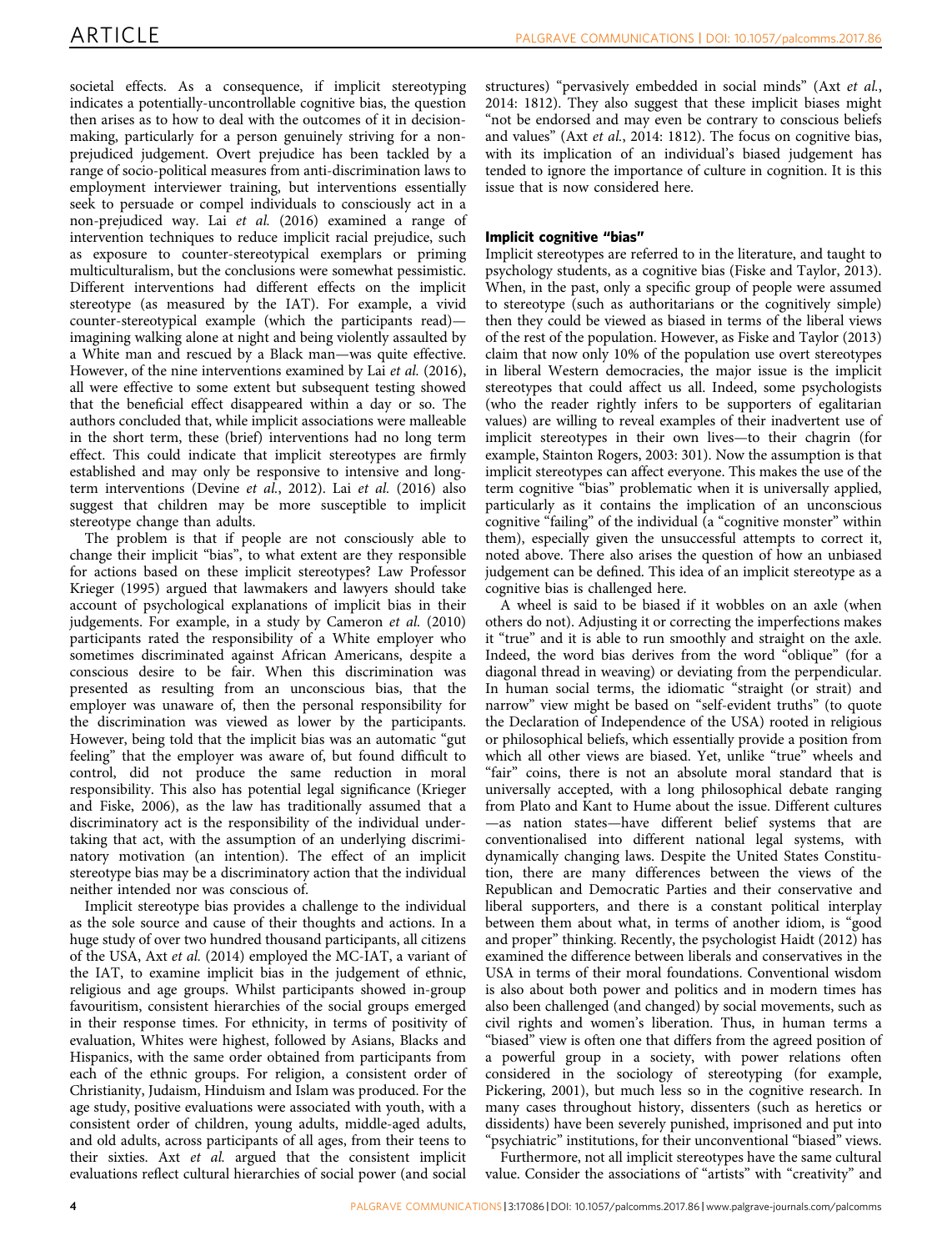"women" with "dependence". Both associations are overgeneralisations and can be labelled as stereotypes. In this sense they are both cognitive "biases". Yet there is no large body of psychological research challenging the stereotype of the creative artist. This is because the two associations differ significantly in their socio-cultural and political meaning. The latter presents a representation of women (common in the past) which is no longer acceptable in a modern liberal democracy where generations of women have politically fought hard to overcome discrimination and achieve equality. Not surprisingly, the majority of the research into stereotyping in the psychological literature has focused on very specific topics: ethnicity or race, gender, sexuality, disability and age. These are all critical issues in the political debates during the last century in Western societies, particularly the USA. Conventional views about these social groups have also undertaken radical change in line with the greater concerns about reducing discrimination and promoting equality. As a result the common views (and associated descriptive terminology) of only a past generation or two are now socially unacceptable and often illegal. It is not unusual to hear modern egalitarian adults discuss with horror the racist or homophobic views they heard at the feet of their grandparents' generation. These topics continue to be of significance in an ongoing political discussion about anti-discrimination and equality in modern Western democracies.

Finally, human cognitive abilities have evolved for a purpose, and implicit associations guiding rapid decision-making have a survival benefit. [Fox \(1992\)](#page-7-0) argued that this form of prejudgement (rather than culturally based intergroup prejudices) has evolutionary value. Learning an association of large animals with danger might be "biased" against harmless large animals (who we run away from needlessly) but that is a very small cost to pay compared to a life-saving rapid decision to get out of the way of a dangerous beast. Indeed, Todd et al. [\(2012\)](#page-8-0) argued that it is our ability to make "fast and frugal" strategic (heuristic) judgements that make humans smart. Making decisions using simple associations, based on factors such as recognition or familiarity, may not always result in a logically "correct" answer but can be highly successful heuristics, as research in topics such as economics and investment decision-making, emergency medicine and consumer behaviour have all shown [\(Gigerenzer](#page-8-0) [and Gaissmaier, 2011](#page-8-0)). The model of the person emerging from the implicit stereotyping research appears to characterise the fairminded individual as wrestling with an implicitly biased cognitive monster within them. However, it is argued here that this is a false image. We learn the cultural mores of our society through socialisation and daily communication with other members of the culture. We may not approve of all aspects of our culture (and indeed might strongly object to some) but cultural knowledge just like other knowledge—is crucial to our pragmatic functioning in society. The wide range of semantic associations we learn in our culture can successfully guide our judgements from what to wear at a job interview, which side of the road to drive on, and how to talk to the boss. In order to change the specific set of implicit associations which we find consciously objectionable, it may be better to explore ways of changing the culture to undermine these specific associations, rather than focusing on the inferred "bias" of human cognition: as is argued from the "predictive brain" model below, human cognition is functionally driven to pick up regularities and develop implicit associations from the world around us.

### The predictive brain

It has been proposed that human brains are "prediction machines" [\(Clark, 2013](#page-7-0): 181), in that experience develops

expectations. Perception operates by employing prior probabilities that are efficiently deployed to reduce the processing requirements of treating each new experience as completely new. While explored mostly with basic object perception, [Clark](#page-7-0) [\(2013\)](#page-7-0) argued that it is applicable to social perception, and [Otten](#page-8-0) et al. [\(2017\)](#page-8-0) have applied it to social knowledge. For [Clark \(2014\)](#page-7-0) perceiving is predicting. For example, we are able to quickly and efficiently recognize a friend we have arranged to meet outside a restaurant, even from quite a distance. Through repeated experience of the friend we have developed a sophisticated prediction based on a range of cues from their gait to their favourite coat. Usually, this prediction is correct and it is the person we expected. The dynamic of the predictive brain is to minimise the error of the prediction, that is, the difference between the prediction and the experienced event. Every now and again we are "surprised"—we mistake a stranger for the friend and this instance of "surprisal" (an engineering term for the error) will also have an incremental effect on the probabilities (and we might be a little more careful when we next meet the friend). The brain seeks to minimise "surprisal" by a constant process of updating probabilities with each experience. However, an occasional error—as only one instance—will normally only have a small effect on the prior probabilities that have been developed over multiple successful perceptions. In this model of the brain, cognitive bias is not an inaccurate deviation from a "true" position, but an expectation or prediction based on the prior probabilities that have developed through experience. Prediction is not about being correct every time—but is about minimising error and maximising predictive accuracy. This process follows Bayes' Theorem, which expresses a probability of one event (A) given that another event (B) has occurred (such as it being the friend, given the familiarity of the coat and hairstyle observed). This is referred as "likelihood". Human perception operating according to Bayesian decision-making has been studied in both psychology and economics, so the predictive brain model is also referred to as the "Bayesian brain" ([El-Gamal](#page-7-0) [and Grether, 1995;](#page-7-0) Bubic et al.[, 2010\)](#page-7-0). The implicit semantic associations of "bread" and "butter" or "table" and "chair" [\(Neely,](#page-8-0) [1977\)](#page-8-0) have developed through their repeated co-occurrence during our experience of the world. Clearly in ancient Japan (without bread and butter or Western-style tables and chairs) these specific implicit associations did not develop. In social perception we can ask: what is the probability of this man being a basketball player given that he is a tall, Black professional sportsman? This likelihood is based on prior probabilities—which come from experience or knowledge of the culture—so the likelihood could be judged differently by a person from the USA compared with a person from Kenya.

[Allport \(1979](#page-7-0): 191) proposed that stereotypes were "exaggerated beliefs" associated with a social group, citing "all lawyers are crooked" as an example. The idea that stereotypes involve a belief that all members of the category share an attribute has persisted in the cognitive research ([Hinton, 2000\)](#page-8-0). However, [Allport \(1979](#page-7-0): 189) also stated that a stereotype is "a generalized judgement based on a certain probability that an object of a class will possess a given attribute". This is not the same. The assumption that stereotypes involve "all" judgements presents them as rigid and fixed, yet the probabilistic association of a stereotyped group member and a specific attribute does not. The presence of an honest lawyer demonstrably proves the former "all" statement to be an incorrect generalization. In the latter case, which follows from the predictive brain model, the experience of an honest lawyer will only adjust the probabilities according to Bayes' theorem, making it slightly less likely that the next (unknown) lawyer will be predicted to be crooked.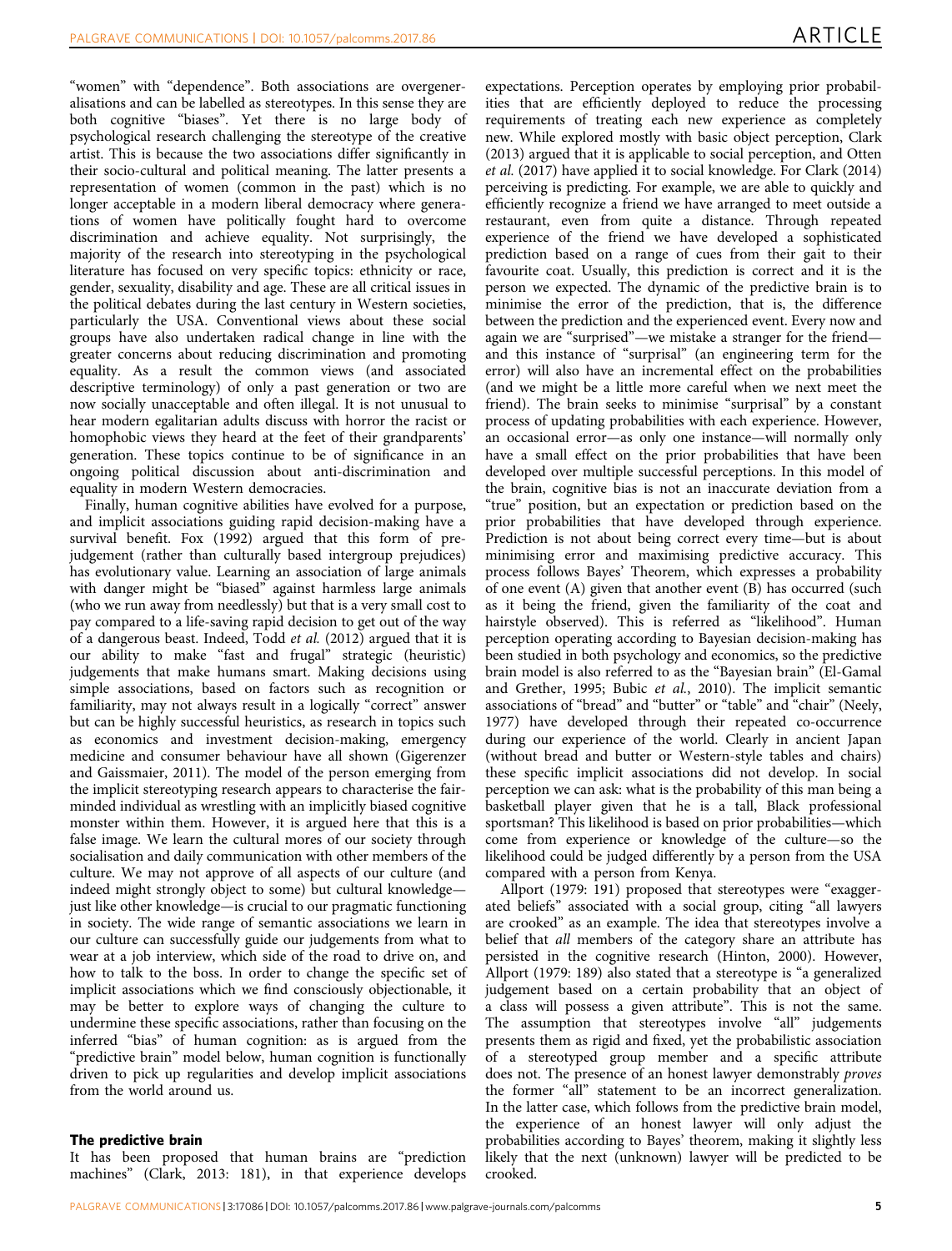In a well-known study [Kahneman and Tversky \(1973](#page-8-0): 241) gave participants a description of Jack that matched the stereotype of an engineer:

Jack is a 45-year-old man. He is married and has four children. He is generally conservative, careful, and ambitious. He shows no interest in political and social issues and spends most of his free time on his many hobbies which include home carpentry, sailing and mathematical puzzles.

They were then asked to predict the probability of Jack actually being an engineer in a room of 30 engineers and 70 lawyers. Participants tended to ignore the base-rate probabilities (0.3 for engineer and 0.7 for lawyer) but made their judgements on the stereotypicality of the description. Kahneman and Tversky argued that the participants were making their judgements on the similarity of the description to the engineer stereotype, which they called "the representativeness heuristic", and not on the base-rate probabilities. They argued that this strategy was not as good as using the base-rate probabilities as the description may not be valid and furthermore it could match more of the lawyer group as there are simply more of them. However, they admitted that a Bayesian prediction could produce the likelihood of Jack being an engineer if the description was accurate and diagnostic. This highlights a key problem of arguing that people's judgements are "biased" compared to an "accurate" measurement. Outside the psychological laboratory people almost never know the baserate probabilities (Todd et al.[, 2012\)](#page-8-0) and learnt associations are often all they have to go on. In an attempt to find accurate demographic information about engineers, I discovered that 80% of engineering students in the USA are men [\(Crawford, 2012\)](#page-7-0) which is not diagnostic in this case—but could find no data on the overall proportion of engineers who are uninterested in politics or enjoy mathematical puzzles. In many cases like this, accurate demographic data is unavailable, either because it is not there or because we do not have the time and motivation to find it—we can only rely on our general knowledge of engineers. The Bayesian brain develops its statistical probabilities from experience of engineers—such as the engineers encountered in life and learnt about through the media. The likelihood that an engineer is a man who is uninterested in politics and likes mathematical puzzles does not mean that all engineers must have these attributes, simply that these are frequently encountered in engineers in the social world, such as the engineer Howard Wolowitz in the popular US sitcom The Big Bang Theory, 2007. Thus, the predictive brain, operating through past experience and subtly adapting to each new experience, is a pragmatically functional system rather than being "biased" by an all-or-none overgeneralization.

Consider the following example where I could find some demographic information<sup>1</sup>. There are 70 professional golfers and 30 professional basketball players in a room (all men and from the USA). The only available information is that Tom is 193 cm tall (6′4″). What is the probability that he is a basketball player? From [Kahneman and Tversky \(1973\),](#page-8-0) we can infer that a participant will respond, using the representativeness heuristic, that Tom is probably a basketball player on the learnt association that "basketball players are tall". Using only the base-rate probabilities Tom should be predicted to be a golfer. However, a Bayesian analysis of the demographic data agrees with the representativeness heuristic that it is very likely that Tom is a basketball player. Rather than assuming that human cognition is statistically naive, an alternative explanation is that people are unconsciously Bayesian and they normally assume that a description identifying learnt implicit associations is accurate and diagnostic (unless they consciously decide otherwise). [Kahneman \(2011](#page-8-0): 151) acknowledges the link between height and basketball players as an example of where representativeness can lead to a more accurate than chance guess of an athlete's sport. Outside of the psychological laboratory it may be that a limited description is all the information people have to go on. Indeed, [Jussim \(2012\)](#page-8-0) argues that when a perceiver has almost no information about a person except, say, a social category ("This person is an engineer") then they may employ stereotypical associations, based on social knowledge, to make predictions about them ("Engineers are not interested in politics"), which may well be accurate. However, in an encounter with the specific person, they will learn new information to adjust this view if the prediction is not supported.

[Jussim \(2012:](#page-8-0) 159) argued, in agreement with [Kelly \(1955\)](#page-8-0), that people operate as naïve scientists, seeking to make accurate predictions of people and events based on expectation and, in the research focus on bias, the evidence that social perception is generally accurate has been ignored, with various independent factors often conflated in the discussion of stereotype accuracy. For example, if a perceiver Ben predicts, on the stereotypical association of a social group and underachievement, that Joe (a member of the group) will not get into the top university he has applied for, and Joe is rejected by the university, then Ben's social perception is accurate. However, this does not relate to Ben's belief about why Joe wasn't admitted or the actual reason why Joe was not admitted. Ben could be prejudiced against the social group (believing the stereotype) but, alternatively, he might be a fair-minded person who believes that the university is prejudiced against the group in its procedures. Also the university might have rejected Ben either as it is prejudiced in its selection or, alternatively, has a fair-assessment system and Ben is rejected for reasons unrelated to his group membership. These additional factors do not mitigate the evidence that Ben's social judgement was correct. [Jussim \(2012:](#page-8-0) 155) challenged the researchers who criticize the "permissibility" of relying on stereotypes in judgement social judgement—arguing for a moral imperative that stereotypes should not be employed in social judgements—in their rejection of the accuracy data.

A key point to note here is that the predictive brain operates on the state of the world as it is experienced and not on the state of the world as we believe it should be. Working towards gender equality and encouraging more women into engineering is a key aim in many Western societies, but that admirable social and political goal should not lead us to misunderstand the unconscious working of the predictive brain. Indeed, according to [Crawford](#page-7-0)'s (2012) figures, the probabilistic association of "engineer" and "man" is an accurate reflection of the "true" state of the USA in 2012 where 80% of the recruits to the profession are men. A second important point is that the Bayesian brain seeks predictive validity through the picking up of regularities (to form associations) on the basis of experience. Diversity, or counter-stereotypical examples (such as encountering a woman engineer) will reduce the probability of an association (between "engineer" and "man"), but only to the degree that they are experienced. Whereas the presence of even a single female engineer disproves the assertion that "all engineers are men" and demonstrates that gender is not a relevant factor in engineering ability—the presence of only one female engineer (where all the rest are men) will only have a small effect on the predictive probability of an engineer being a man. The implication from the predictive brain model is that when there are more women engineers, who then become more visible in everyday life (and in the media) then the implicit stereotypical association of "engineer" and "man" will change ([Weber and](#page-8-0) [Crocker, 1983](#page-8-0)).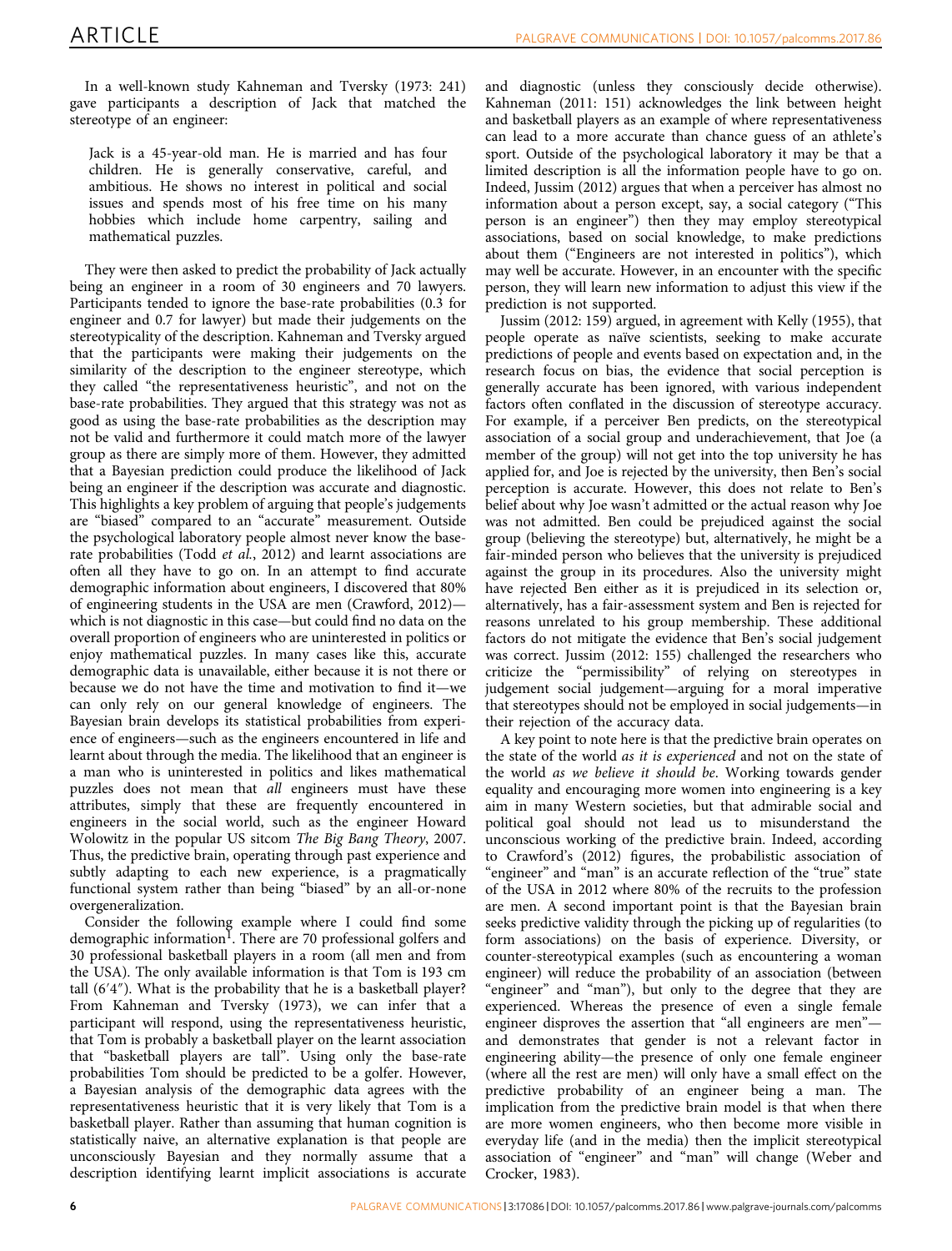The predictive brain, as a perceptual mechanism, is directed solely by the minimization of surprisal. It does not make a moral judgement or provide an explanation for the state of the world. It simply seeks to make accurate predictions. In a study on language learning, [Perfors and Navarro \(2014\)](#page-8-0) argued that the Bayesian brain learns through a process of iterative learning (from other members of the community). Whereas previous researchers have argued that it is solely the structure of language that structures the meanings acquired, [Perfors and Navarro \(2014\)](#page-8-0) argued that the structure of the external world (and the meanings within it) will also influence the process. We don't simply learn that an engineer, by definition, designs and builds systems but also that, in the external world, they are mostly men. Thus, semantic knowledge acquired will be shaped by the meaning structure communicated. As long as the things people talk about reflect the relationships of those things in the external world then the semantic relationships learnt will reflect the meanings present in the external world. Thus, knowledge of the relationship between concepts will be acquired from the meanings communicated by others. Furthermore, the proposal of a Bayesian brain does not require that it operates in an optimal (or rational) manner simply that a Bayesian model best represents its behaviour ([Tauber](#page-8-0) et al., 2017). Learning for the Bayesian brain involves testing predictions (hypotheses) by using the data obtained from the world and applying Bayes' theorem to develop probabilities ([Perfors, 2016\)](#page-8-0). For the predictive brain, the degree to which implicit stereotypes are learnt and employed depends on the probabilities with which the implicit associations between the social category and an attribute are expected and experienced in communication. It is this world of the social perceiver that is considered now.

### Implicit stereotypes and "culture in mind"

Implicit stereotypes, like other implicit associations can be viewed as cultural knowledge or folk wisdom that the person acquires through their experience in a culture [\(Bruner, 1990](#page-7-0)). The idea that stereotypical associations are cultural in origin was proposed in the early work on stereotypes, but has tended to be ignored in the focus on the fallacy or bias of individual cognition. Journalist and political commentator Walter Lippmann is usually seen as stimulating the academic study of stereotyping with his 1922 book Public Opinion ([Hinton, 2000](#page-8-0)). While Lippmann used the term "stereotype" familiar to him from newspaper printing, he saw it as a cultural phenomenon: "we tend to perceive that which has been picked out in the form stereotyped for us by our culture." ([Lippmann, 1922:](#page-8-0) 81; my italics) In Lippmann's view it is the culture that is creating the stereotype, not the individual [\(Hinton,](#page-8-0) [2016\)](#page-8-0). As [Allport \(1979:](#page-7-0) 189) pointed out: stereotypes "manifestly come from somewhere". To illustrate this, we can examine the origin of the associations identified in the Princeton studies, discussed at the beginning of this article, by considering the example of the English. As [Hinton \(2016\)](#page-8-0) has argued, the selected attributes reflect the notion of the English gentleman, a common representation of the Englishman in the American media of the first half of the twentieth century, and hence familiar to the exclusively male, upper-class Princeton student participants who, if they had encountered English people it is likely that they would be from the same class demographic as themselves. It is also likely that these participants did not consider (nor were they asked to do so) a range of categories of English people, such as women or the working classes, so, not surprisingly, tended to focus on the specific and familiar representation of the English defined for them by their culture (to paraphrase Lippmann). By 1969, the image of the English gentleman had become rather archaic and even a figure of fun in both the British and American media

([Hinton, 2016\)](#page-8-0) and the selected English attributes had changed. Also, a crucial point to note is that the student participants were only asked "to select those [attributes] which seem to you to be typical" of the group [\(Katz and Braly, 1933:](#page-8-0) 282). Even so, some students refused to do the task in 1951 and 1969 [\(Brown](#page-7-0) et al., [1987\)](#page-7-0), which indicates that, even for the students who had agreed to take part in the study, there was no evidence that the selected attributes represented their own personal attitudes, thus the responses did not reflect a fallacy or a cognitive bias of the participants. To perform the task with no information except the category name, the students may have simply drawn on attributes they knew to be commonly circulating about the English in their culture. The most popular attribute in 1933 for the English was "sportsmanlike", and this might even have shown up in the IAT if it had been available at the time. Yet this does not mean that the students viewed all English people as sportsmanlike. However, the sportsmanlike English gentleman was a familiar trope in American popular culture at the time, typified by actor Ronald Colman in Hollywood movies such as The Dark Angel, 1925, and Bulldog Drummond, 1929. By 1969, "sportsmanlike" had dropped out of the Princeton top five attributes for the English [\(Karlins](#page-8-0) et al.[, 1969\)](#page-8-0). We can take Allport's example of the "crooked lawyer" stereotype as a second example. A person with no personal antipathy to lawyers, and well-aware that they are a highly regulated profession of mostly honest people, might make the prediction that when a lawyer character appears in a popular crime drama that they will (probably) be crooked from the experience of lawyers in famous movies such as The Godfather series, 1972–1990, and television programs such as Breaking Bad, 2008–2013, (along with the spin-off series about a crooked lawyer, Better Call Saul, 2015).

As [Devine \(1989\)](#page-7-0) has argued, well-learnt associations picked up during socialization form implicit stereotypes even for the individual seeking non-prejudiced views. It is argued here that the predictive brain model provides the mechanism for this. The process of picking up associations probabilistically is happening unconsciously through Bayesian principles throughout a person's life within a culture. Yet culture is neither monolithic nor fixed and unchanging. People are active in the construction both of their social world and their media environment ([Livingstone,](#page-8-0) [2013;](#page-8-0) [Burr, 2015\)](#page-7-0). As [Smith \(2008](#page-8-0): 51) points out "In reality, people's social environments are probably best characterized as social networks. People have links of acquaintanceship, friendship, etc. to particular other people, which interconnect them in a complex web". Within any society, there will be different social networks of this kind communicating different social representations about social groups. According to [Moscovici \(1998\)](#page-8-0), it is these shared representations that define a culture or subcultural group. Different cultural groups will differ ideologically through their position in society and the representations that circulate in the communication within their social network. While one cultural group may be actively promoting one representation (such as "immigrants" are "a great economic benefit to our society and add to the diversity of our culture") through a range of communications, such as television, newspaper and social media, another group may be promoting an alternative representation (such as "immigrants" are "a burden on society, taking jobs and undermining our culture"). In the communication within any social network there will be regular and consistent associations between social groups and attributes, which will be picked up by it members, through the working of the predictive brain. The extent to which individuals share implicit associations will depend on the hegemonic social representations within the society across cultural groups ([Gillespie, 2008](#page-8-0)), such as a positive belief in democracy and a negative view of communism, which are prevalent in the wider social institutions within a nation, and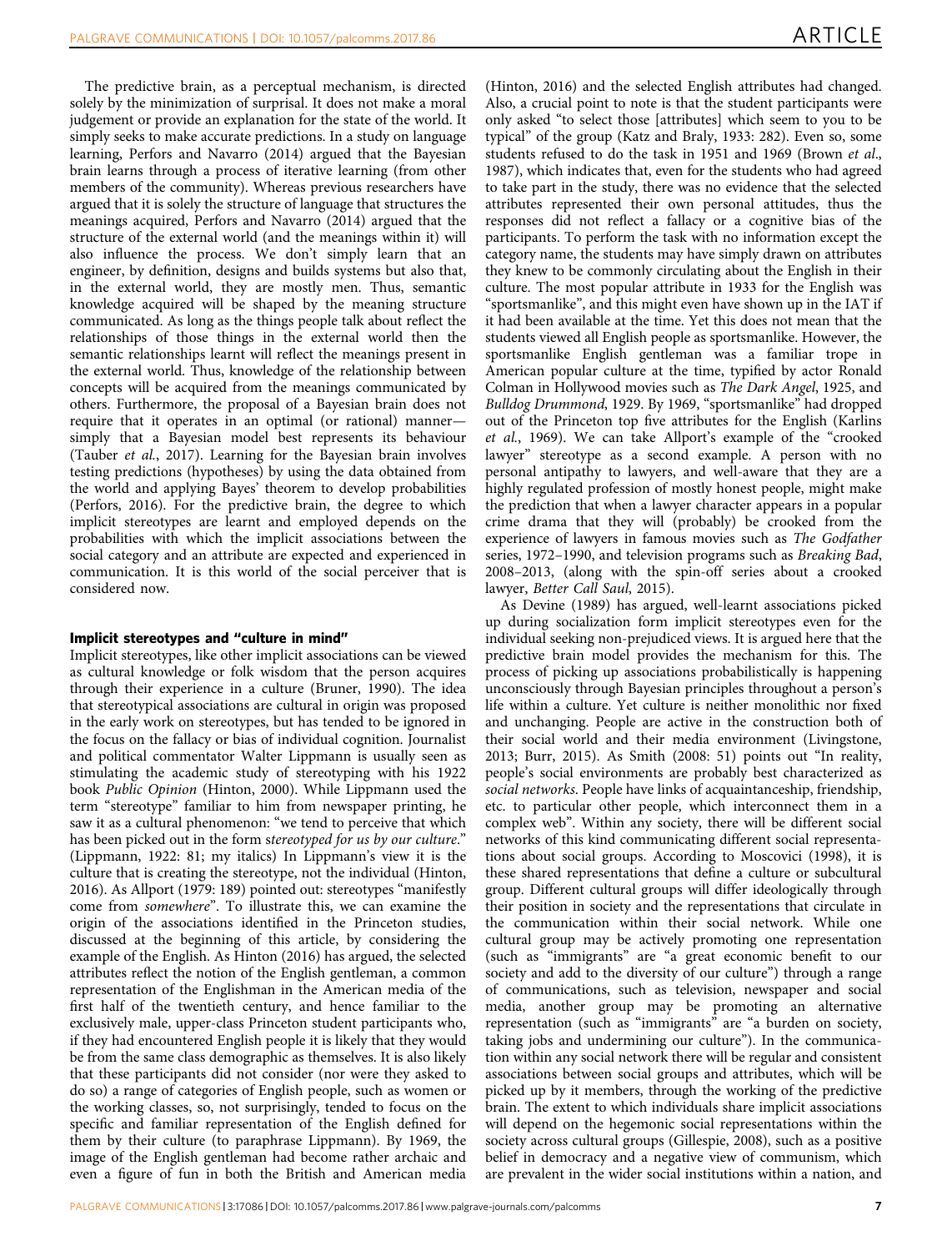<span id="page-7-0"></span>examined in the sociological study of stereotypes (for example, [Pickering, 2001\)](#page-8-0).

The role of stereotypes in communication within a social network was demonstrated by Kashima and colleagues [\(Kashima](#page-8-0) [and Yeung, 2010; Kashima](#page-8-0) et al., 2013) in their research on the serial retelling of stories. The results showed that stereotypeconsistent information was emphasized. Even though stereotypeinconsistent information attracted attention it was not necessarily passed on. Thus, the story became more stereotypical and consistent in the serial retelling. They argued that "stereotypes can be thought of a significant cultural resources that help us to transmit cultural information" ([Kashima and Yeung, 2010](#page-8-0)). Within a social network common understandings are developed via the use of stereotypes. Members of the culture assume a knowledge of the stereotype in other group members, which facilitates social interaction, but potentially also helps to maintain the stereotype, even in the face of inconsistent information. From this research, it can be argued that the analysis of implicit stereotypes should focus on the communication of meaning within a social network, rather than considering them as a "bias". The complex dynamics of the individual within a social network (for example, Christakis and Fowler, 2009) needs to be considered in investigating the formation, transmission and maintenance of implicit stereotypes.

In the modern world of the twenty-first century, the options available for people to construct their social environments have radically increased ([Giddens, 1991\)](#page-8-0). The media has rapidly expanded through multiple television channels, a proliferation of media outlets, and the development of social media via the internet. While this offers the potential for people to engage with a diversity of representation and counter-stereotypical information, it also allows people to remain in an ideological subculture, communicating with like-minded people where specific representations of cultural others are constantly being circulated unchallenged within the social network. In terms of the predictive brain, implicit associations will develop from the consistent messages people receive in their everyday lives. If certain implicit stereotypes are deemed unacceptable then it will only be when people experience consistent counter-stereotypical information over a long period of time that these associations will be probabilistically undermined. For this to be achieved, everyday experience has to involve necessarily (but not sufficiently) exposure to alternative representations and counter-evidence to these specific implicit stereotypes, rather than people only experiencing the consistent representations about social groups circulating within a particular culture, social network or social media "bubble".

## Conclusion

Over the last 30 years stereotype research has focused on implicit stereotypes, particularly using the IAT, which have been interpreted as revealing an implicit or unconscious cognitive bias, even for the consciously fair-minded person. Despite research questioning the predictive validity of the IAT as a method of revealing unconscious prejudice (for example, [Oswald](#page-8-0) et al.[, 2013\)](#page-8-0), the focus of implicit stereotypes has dominated the psychology of stereotyping in the twenty-first century (Fiske and Taylor, 2013). However, it is argued here that implicit stereotypes, as attributes associated with social groups, do not indicate an unconscious cognitive "bias" (a "cognitive monster") within the fair-minded person but are learnt associations arising from the normal working of the predictive brain in everyday life. These associations are based on information circulating within the person's culture, and the associations are probabilistically detected by the predictive brain: as such they can be characterised

as "culture in mind" rather than an individual bias. According to the predictive brain model, when the culture changes then the implicit stereotypes of its members will change (albeit slowly for some associations). Therefore, to properly understand the nature of implicit stereotypes, the cognitive research needs to be combined with the study of the dynamics of culture, to understand the specific associations prevalent in the communication within a culture and their implicit influence on the members of that culture.

#### Notes

1 I worked with the following data. American golfers are of normal height (say, mean of 173 cm or 5 feet and 10 inches), professional basketball players in the USA are tall (say, a mean of 200 cm of 6 feet 7 inches), assumed standard deviations of 10 cm or 4 inches for both groups, and heights to be normally distributed.

#### References

- Allport GW (1979[1954]) The Nature of Prejudice. Addison-Wesley: Reading, MA. Adorno TW, Frenkel-Brunswik E, Levinson DJ and Sanford RN (1950) The
- Authoritarian Personality. Harper and Row: New York. Axt JR, Ebersole CR and Nosek BA (2014) The rules of implicit evaluation by race,
- religion, and age. Psychological Science; 25 (9): 1804–1815.
- Bargh JA (2011) Unconscious thought theory and its discontents: A critique of the critiques. Social Cognition; 29 (6): 629–647.
- Bargh JA (1999) The cognitive monster: The case against controllability of automatic stereotype effects. In: Chaiken S and Trope Y (eds). Dual Process Theories in Social Psychology. Guilford: New York, pp 361–382.
- Bargh JA and Williams EL (2006) The automaticity of social life. Current Directions in Psychological Science; 15 (1): 1–4.
- Brown R (1965) Social Psychology. Collier-Macmillan: London.
- Brown BL, Williams RN, Norton RF and Barrus GS (1987) Semantic space comparisons of cross-cultural stereotyping. Deseret Language and Linguistic Society Symposium; 13 (1): Article 3.
- Bruner JS (1990) Acts of Meaning. Harvard University Press: Cambridge, MA.
- Bubic A, von Cramon DY and Schubotz RI (2010) Prediction, cognition and the brain. Frontiers in Human Neuroscience; 4 (25): 1-15.
- Burr V (2015) Social Constructionism, 3rd edn, Routledge: London.
- Cameron CD, Payne BK and Knobe J (2010) Do theories of implict race bias change moral judgements? Social Justice Research; 23 (4): 272–289.
- Christakis NA and Fowler JH (2009) Connected: The Surprising Power of our Social Networks and how they Shape Our Lives. Little & Brown: New York.
- Clark A (2014) Perceiving as predicting. In: Stokes D, Matthen M and Biggs S (eds). Perception and Its Modalities. Oxford University Press: New York, pp 23–43.
- Clark A (2013) Whatever next? Predictive brains, situated agents, and the future of cognitive science. Behavioral and Brain Sciences; 36 (3): 181–204.
- Crawford M (2012) Engineering still needs more women, [https://www.asme.org/](https://www.asme.org/career-education/articles/undergraduate-students/engineering-still-needs-more-women) [career-education/articles/undergraduate-students/engineering-still-needs](https://www.asme.org/career-education/articles/undergraduate-students/engineering-still-needs-more-women)[more-women,](https://www.asme.org/career-education/articles/undergraduate-students/engineering-still-needs-more-women) accessed 12 December 2016.
- Collins AM and Loftus EF (1975) A spreading activation theory of semantic processing. Psychological Review; 82 (6): 407–428.
- De Deyne S, Navarro DJ, Perfors A and Storms G (2016) Structure at every scale: A semantic network account for the similarities between unrelated concepts. Journal of Experimental Psychology: General; 145 (9): 1228–1254.
- Devine PG (1989) Stereotypes and prejudice: Their automatic and controlled components. Journal of Personality & Social Psychology.; 56 (1): 5-18.
- Devine PG, Forscher PS, Austin AJ and Cox WTL (2012) Long-term reduction in implict race bias: A prejudice habit-breaking intervention. Journal of Experimental Social Psychology; 48 (6): 1267–1278.
- Devine PG and Monteith MJ (1999) Automaticity and control in stereotyping. In: Chaiken S and Trope Y (eds). Dual-process Theories in Social Psychology. Guilford: New York, pp 339–360.
- Devine PG and Sharp LB (2009) Automaticity and control in stereotyping and prejudice. In: Nelson TD (ed). Handbook of Prejudice, Sereotyping, and Discrimination. Taylor and Francis: New York, pp 61–88.
- El-Gamal MA and Grether DM (1995) Are people Bayesian? Uncovering behavioral strategies. Journal of the American Statistical Society; 90 (432): 1137–1145.
- Fiske ST and Taylor SE (2013) Social Cognition: From Brains to Culture, 2nd edn, Sage: London.
- Fiske ST and Taylor SE (1991) Social Cognition. 2nd edn, McGraw-Hill: New York. Fox R (1992) Prejudice and the unfinished mind: A new look at an old failing. Psychological Inquiry; 3 (2): 137–152.